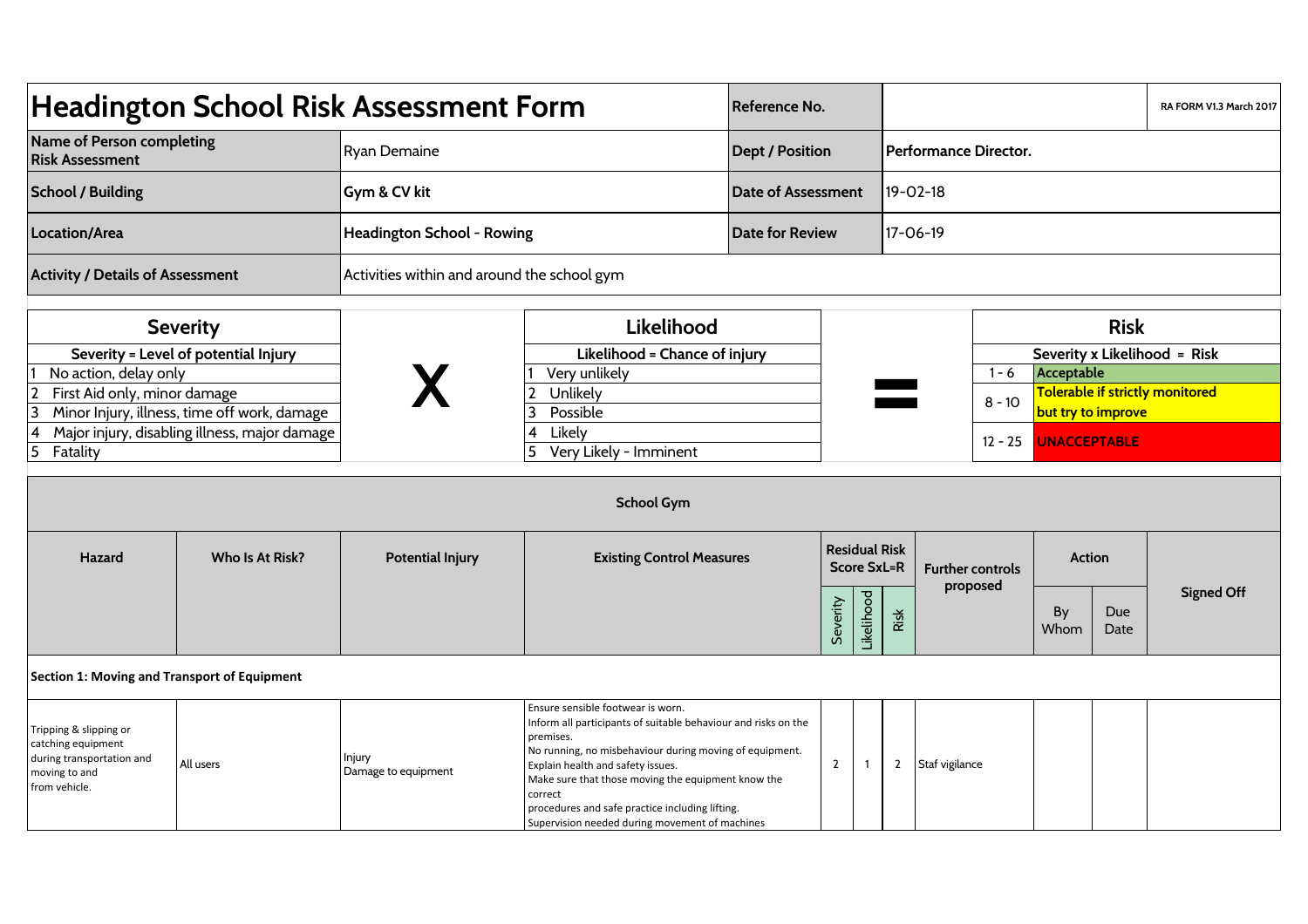| Catching people / equipment<br>are moved or returned to the   All users<br>out of the venue |           | Injury<br>Damage to equipment | Instruct participants on correct procedures.<br>Coaches to supervise.<br>Follow the safe British Rowing coaching rules and<br>regulations.                                                                                                                                                                         |                |   | Staf vigilance |  |  |
|---------------------------------------------------------------------------------------------|-----------|-------------------------------|--------------------------------------------------------------------------------------------------------------------------------------------------------------------------------------------------------------------------------------------------------------------------------------------------------------------|----------------|---|----------------|--|--|
| Damage to equipment<br>while in transit                                                     | All users | Damage to equipment           | Ensure equipment is checked for safe use after transit.<br>Ensure that equipment is correctly tied down when in<br>transit.                                                                                                                                                                                        | $\overline{2}$ | 2 | Staf vigilance |  |  |
| Loading equipment                                                                           | All users | Injury                        | Ensure a low level lift is possible, or plenty of help if a high<br>lift is necessary. Ensure sensible clothing and footwear is<br>worn.                                                                                                                                                                           | $\mathbf{2}$   | 2 | Staf vigilance |  |  |
| <b>Transit in Vehicles</b>                                                                  | All users | Injury                        | Ensure that if transported in small vehicles, equipment is<br>restrained, and will not impede driver of vehicle                                                                                                                                                                                                    | $\overline{2}$ |   | Staf vigilance |  |  |
| Unloading area- and<br>building access                                                      | All users | Injury                        | Ensure correct lifting technique.<br>Avoid using wheels on specific flooring as advised by the<br>venue.<br>Follow lifting procedure to get equipment to a location of<br>venue.<br>Ensure people carrying the machines have the knowledge of<br>the weight and dimensions (awkwardness) of carrying<br>equipment. | $\overline{2}$ |   | Staf vigilance |  |  |
| Section 2: Gym sessions & use of CV equipment                                               |           |                               |                                                                                                                                                                                                                                                                                                                    |                |   |                |  |  |
|                                                                                             |           |                               | Ensure enough ratio of coaches to participant are suitable<br>and that equipment is supervised when in use                                                                                                                                                                                                         |                |   |                |  |  |

| Management of group<br>control               | All users | Injury | Ensure enough ratio of coaches to participant are suitable<br>and that equipment is supervised when in use.<br>Ensure correct format is used for different size groups.<br>Ensure control of group is undertaken by the coach<br>throughout the session.                                                                                                                                                                                                                                                                                                                           | $\overline{2}$ |   | Staf vigilance | staff   | ongoing |  |
|----------------------------------------------|-----------|--------|------------------------------------------------------------------------------------------------------------------------------------------------------------------------------------------------------------------------------------------------------------------------------------------------------------------------------------------------------------------------------------------------------------------------------------------------------------------------------------------------------------------------------------------------------------------------------------|----------------|---|----------------|---------|---------|--|
| Trip hazards                                 | All users | Injury | Space equipment out in defined areas to reduce trip<br>hazards.<br>Ensure that if used, all wires/leads are secured to remove<br>trip hazards                                                                                                                                                                                                                                                                                                                                                                                                                                      | $\overline{2}$ |   | Staf vigilance | l staff | ongoing |  |
| Personal injury through<br>use of equipment. | All users | Injury | WEIGHTS: Correct use of weights taught. Younger girls<br>under supervision. Older girls (J15 up) taught to use weights<br>safely so limited supervision needed.<br>ERGOMETER: For use of rowing machines: Ensure that<br>British Rowing correct technique is taught to avoid personal<br>injury by qualified personal. See Ergo risk assessment.<br>CV EQUIPEMT: Correct use of all CV equipment taught<br>through the induction.<br>FRAME: Correct use taught to girls.<br>Safety briefing to be given before any activity is taking<br>place. Question re aches, pains, niggles. | $\overline{3}$ | 3 | Staf vigilance | staff   | ongoing |  |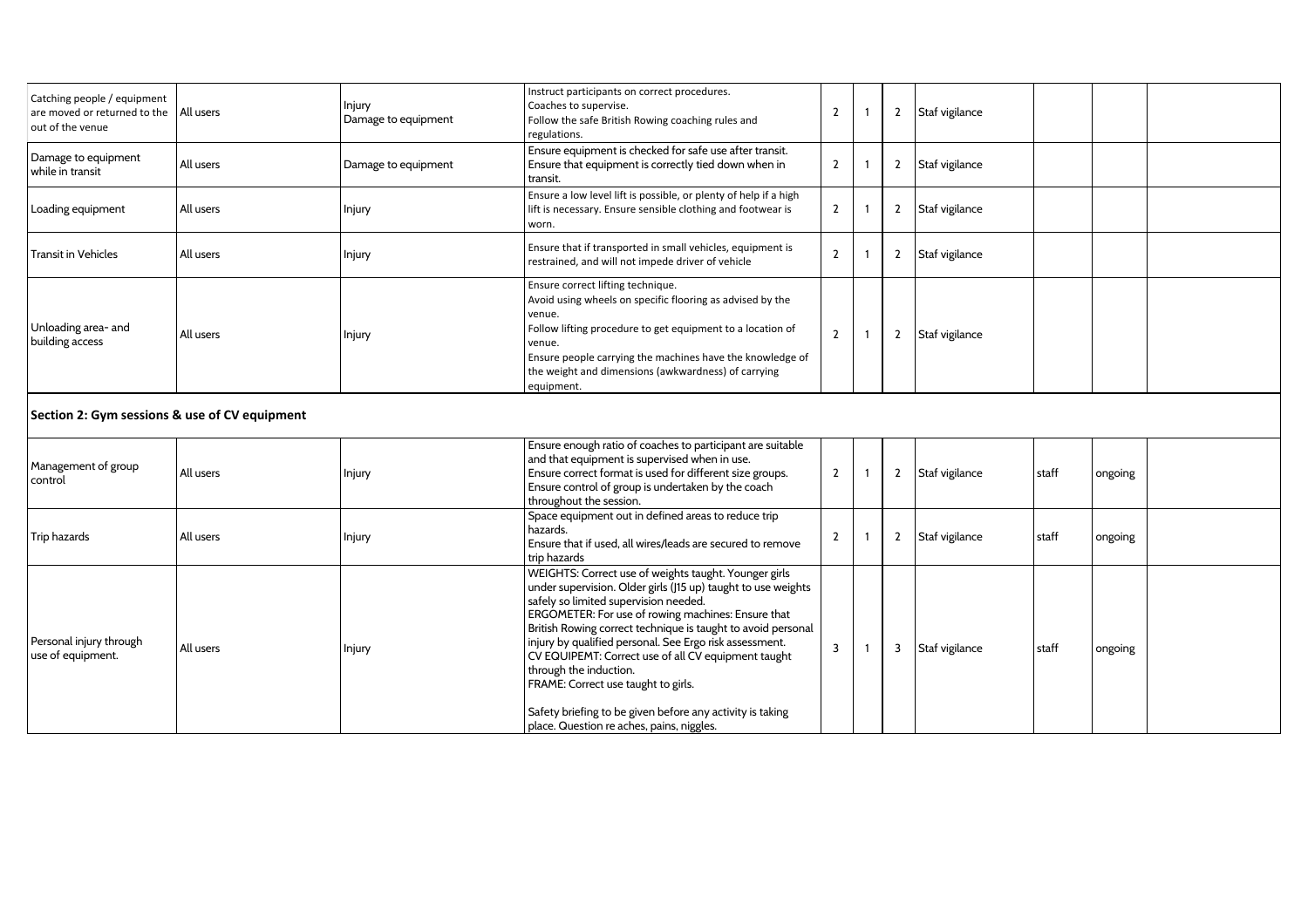| Unknown medical<br>conditions                                                                | All users | Injury                        | Check with participants for any medical issues.<br>Ensure changes to session plan to suit participant's needs if<br>necessary.<br>Have first aiders on site and have contact details for local<br>medical<br>response - if possible ask participants for medical issues<br>before training / racing.<br>School provide a list of those needing epi-pens and<br>inhailers.                      | 5              | $\overline{1}$           | 5               | Staf vigilance<br>Pupil vigilance<br>Effective<br>communication                                                                     | staff        | ongoing |  |
|----------------------------------------------------------------------------------------------|-----------|-------------------------------|------------------------------------------------------------------------------------------------------------------------------------------------------------------------------------------------------------------------------------------------------------------------------------------------------------------------------------------------------------------------------------------------|----------------|--------------------------|-----------------|-------------------------------------------------------------------------------------------------------------------------------------|--------------|---------|--|
| Problem occurs that requires<br>medical attention, e.g.<br>athlete collapses with<br>asthma. | All users | Injury                        | Emergency services to be summoned by telephone<br>(numbers displayed at workplace).<br>Coach to supervise and support this.<br>Make sure participants fill out participation forms before<br>sessions.                                                                                                                                                                                         | 5              | $\overline{2}$           | 10 <sup>°</sup> | Those entering event<br>to have a responsible<br>adult.<br>Risk assessments<br>published.<br>Medical support on<br>site for events. | Staff        | ongoing |  |
| Dehydration                                                                                  | All users | Injury                        | Make sure participants bring or have access to fluids to<br>reduce dehydration during the sessions.<br>Ensure that event has access to fresh water supply for<br>competitors.<br>Ensure access to nearby toilets.                                                                                                                                                                              | 3              | $\overline{\phantom{0}}$ | 3               | Staff vigilance.<br>Pupil vigilance.                                                                                                | Staff        | ongoing |  |
| Temperature                                                                                  | All users | Hypothermia.<br>Hyperthermia. | Make sure that the room temperature is cool enough to<br>support intense activity.<br>Open doors and windows to allow air into venues if<br>available.<br>Request air conditioning to be turned on in small room<br>spaces.<br>Make sure temperature is within acceptable ranges for<br>physical<br>exertion.<br>If central heating / cooling, ensure room is at an acceptible<br>temperature. | 3              | $\overline{1}$           | 3               | Use of air-conditioner<br>to controle room<br>temperature.                                                                          | <b>Staff</b> | ongoing |  |
| <b>Building Fire</b>                                                                         | All users | Injury                        | Ensure that emergency exits are not blocked by spectators<br>or indoor machines.<br>Ensure to know the evacuation plan in case of an<br>emergency.<br>Ensure all participants know where to go in case of an alarm<br>sounding.                                                                                                                                                                | 5              | $\overline{1}$           | 5               | Briefing at start of<br>event to include info<br>on evacuation in event<br>of fire.                                                 | Staff        | ongoing |  |
| Space                                                                                        | All users | Injury                        | Ensure layout for session is suitable for the number of<br>people in the room.<br>Ensure layout gives enough room between each station.<br>Allow enough room for 4 people using the machine at one<br>time                                                                                                                                                                                     | $\overline{2}$ | $\overline{\mathbf{1}}$  | $\overline{2}$  | Staf vigilance<br>Room management                                                                                                   | staff        | ongoing |  |
| Clothing                                                                                     | All users | Injury                        | Ensure that participants are advised on what to wear before<br>the sessions.<br>Ensure T-Shirts are tucked in, and any necklaces are<br>removed/tucked under T-Shirts/ tops.                                                                                                                                                                                                                   | $\mathbf{2}$   |                          | $\mathbf{2}$    | Staf vigilance<br>Pupil vigilance                                                                                                   | staff        | ongoing |  |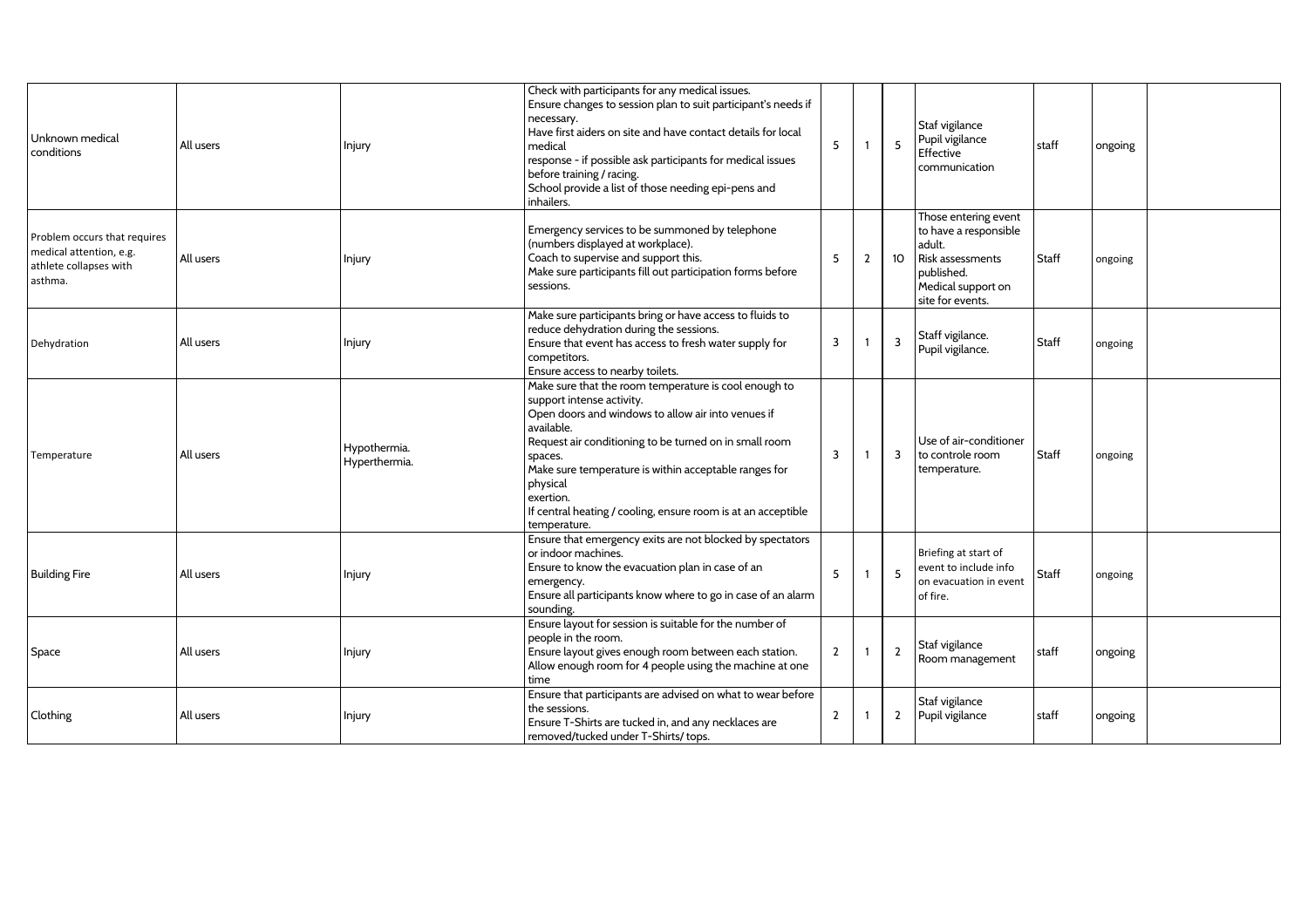|                                                              |                                              |                                                                                   | Assess each equipment before allowing any participant to<br>undertake activity on them.                                      |                |                                            |                         |                         |               |                   |                   |
|--------------------------------------------------------------|----------------------------------------------|-----------------------------------------------------------------------------------|------------------------------------------------------------------------------------------------------------------------------|----------------|--------------------------------------------|-------------------------|-------------------------|---------------|-------------------|-------------------|
| Machine/ equipment failure.                                  | All users                                    | Injury                                                                            | Remove machine from the session if broken or a danger to<br>the rowing session.                                              | 3              | -1                                         | $\overline{\mathbf{3}}$ | Staff vigilance.        | l staff       | Serviced<br>every |                   |
|                                                              |                                              | Check equipment is in good working order and correctly<br>assembled before event. |                                                                                                                              |                |                                            |                         | Machines services       |               | year              |                   |
|                                                              |                                              |                                                                                   | Machiens regualarly services.                                                                                                |                |                                            |                         |                         |               |                   |                   |
| Electrical equipment                                         | All users                                    | Shock.                                                                            | When in use, ensure that mains powered electrical<br>equipment is kept away from water.                                      | 5              |                                            | 5                       |                         |               |                   |                   |
|                                                              |                                              | Electricution.                                                                    | Keep all wires and equipment away from participants.<br>Equipment is PAT tested every year.                                  |                |                                            |                         |                         |               |                   |                   |
| Leads/wires-trip                                             | All users                                    |                                                                                   | Space equipment out in defined areas to reduce trip<br>hazards.                                                              | $\overline{2}$ |                                            | $\overline{2}$          | Staff vigilance.        | Staff         |                   |                   |
| hazards                                                      |                                              | Injury                                                                            | Ensure that if used, all wires/leads are secured to remove<br>trip hazards.                                                  |                |                                            |                         | Pupil vigilance.        |               | ongoing           |                   |
|                                                              |                                              |                                                                                   | Coach will make sure that everyone on site is accounted for<br>and has filled in a registration form before getting onto the |                |                                            |                         |                         |               |                   |                   |
|                                                              |                                              |                                                                                   | machines.<br>Coach will ask anyone on site that is not involved in the                                                       |                |                                            |                         |                         |               |                   |                   |
| Child protection, vulnerable<br>adult or unidentified member |                                              |                                                                                   | sessions to leave the specific cornered off area during a race<br>or duration of a session.                                  |                |                                            |                         |                         |               |                   |                   |
| of the public on site during<br>the session.                 | Students                                     | Personal risk /abuse                                                              | Coach will call the police if there are any problems.<br>All staff/ support workers are DBS checked                          | 3              | $\overline{1}$                             | $\overline{3}$          | Staff vigilance.        | Staff         | ongoing           |                   |
|                                                              |                                              |                                                                                   | Restricted access into area<br>Staff member in attendance at all times                                                       |                |                                            |                         |                         |               |                   |                   |
|                                                              |                                              |                                                                                   | Parents notified not allowed in the boat house unless<br>invited by coaching staff.                                          |                |                                            |                         |                         |               |                   |                   |
|                                                              |                                              |                                                                                   | All machines will be placed on gym/yoga mats to stop any<br>damage to the floor.                                             |                |                                            |                         |                         |               |                   |                   |
| Indoor machines damage<br>flooring.                          | All users                                    | Injury                                                                            | Participants will be asked to help keep the machine on the<br>mats                                                           | $\overline{2}$ | $\overline{1}$                             | $\overline{2}$          | Staff vigilance.        | Staff         | ongoing           |                   |
|                                                              |                                              |                                                                                   | throughout the sessions.                                                                                                     |                |                                            |                         |                         |               |                   |                   |
|                                                              |                                              |                                                                                   | <b>Ergo Room</b>                                                                                                             |                |                                            |                         |                         |               |                   |                   |
| Hazard                                                       | Who Is At Risk?                              | <b>Potential Injury</b>                                                           | <b>Existing Control Measures</b>                                                                                             |                | <b>Residual Risk</b><br><b>Score SxL=R</b> |                         | <b>Further controls</b> | <b>Action</b> |                   |                   |
|                                                              |                                              |                                                                                   |                                                                                                                              |                |                                            |                         | proposed                | By            | Due               | <b>Signed Off</b> |
|                                                              |                                              |                                                                                   |                                                                                                                              | Severity       | Likelihood                                 | Risk                    |                         | Whom          | Date              |                   |
| <b>GYM RISK ASSESSMENT</b><br><b>APPLIES</b>                 | All users                                    |                                                                                   | See risk assessment                                                                                                          |                |                                            |                         |                         |               |                   |                   |
|                                                              | Section 1: Moving and Transport of Equipment |                                                                                   |                                                                                                                              |                |                                            |                         |                         |               |                   |                   |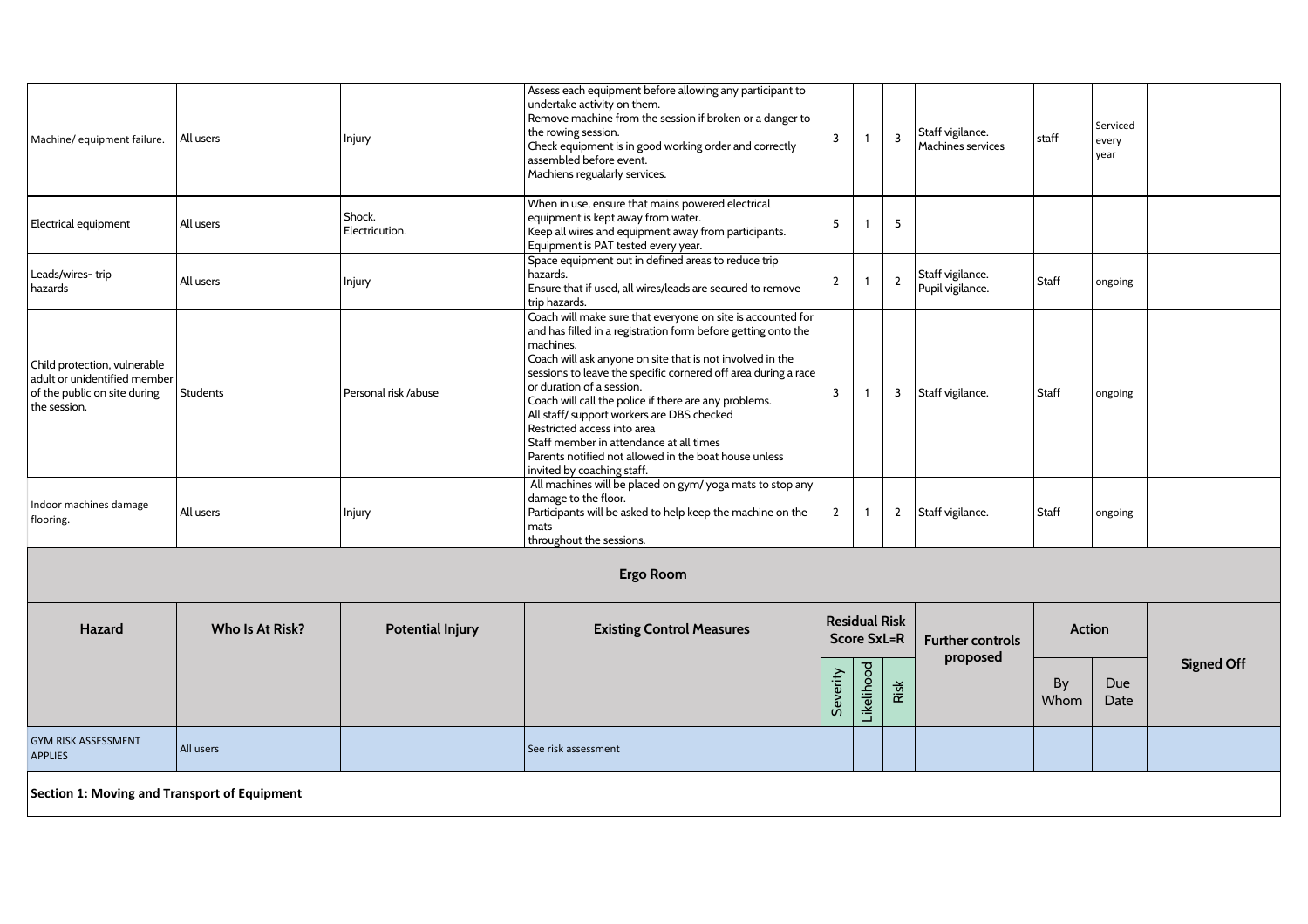| Tripping & slipping or<br>catching equipment during<br>transportation and moving to   All users<br>and from vehicle. |           | Injury<br>Damage to equipment | Ensure sensible footwear is worn.<br>Inform all participants of suitable behaviour and risks on the<br>premises.<br>No running, no misbehaviour during moving of equipment.<br>Explain health and safety issues.<br>Make sure that those moving the equipment know the<br>correct<br>procedures and safe practice including lifting.<br>Supervision needed during movement of machines | $\overline{2}$ |        | 2 Staf vigilance     |       |         |  |
|----------------------------------------------------------------------------------------------------------------------|-----------|-------------------------------|----------------------------------------------------------------------------------------------------------------------------------------------------------------------------------------------------------------------------------------------------------------------------------------------------------------------------------------------------------------------------------------|----------------|--------|----------------------|-------|---------|--|
| Catching people / equipment<br>as rowers or<br>equipment are removed or<br>returned to the<br>out of the venue       | All users | Injury<br>Damage to equipment | Instruct participants on correct procedures.<br>Coaches to supervise.<br>Follow the safe British Rowing coaching rules and<br>regulations.                                                                                                                                                                                                                                             | $\overline{2}$ |        | 2 Staf vigilance     |       |         |  |
| Damage to equipment<br>while in transit                                                                              | All users | Damage to equipment           | Ensure equipment is checked for safe use after transit.<br>Ensure that equipment is correctly tied down when in<br>transit.                                                                                                                                                                                                                                                            | $\overline{2}$ |        | 2 Staf vigilance     |       |         |  |
| Loading indoor rowers to<br>vehicles                                                                                 | All users | Injury                        | Ensure a low level lift is possible, or plenty of help if a high<br>lift is necessary. Ensure sensible clothing and footwear is<br>worn.                                                                                                                                                                                                                                               | $\overline{2}$ |        | 2 Staf vigilance     |       |         |  |
| Transit in Vehicles                                                                                                  | All users | Injury                        | Ensure that if transported in small vehicles, equipment is<br>restrained, and will not impede driver of vehicle                                                                                                                                                                                                                                                                        | $\mathbf{2}$   |        | 2 Staf vigilance     |       |         |  |
| Unloading area- and<br>building access                                                                               | All users | Injury                        | Ensure correct lifting technique.<br>Avoid using wheels on specific flooring as advised by the<br>venue.<br>Follow lifting procedure to get machines to a location of<br>venue.<br>Ensure people carrying the machines have the knowledge of<br>the<br>weight and dimensions (awkwardness) of carrying<br>equipment.                                                                   | $\overline{2}$ |        | 2 Staf vigilance     |       |         |  |
| <b>Section 2: Ergometer Rowing Sessions</b>                                                                          |           |                               |                                                                                                                                                                                                                                                                                                                                                                                        |                |        |                      |       |         |  |
| Management of group<br>control                                                                                       | All users | Injury                        | Ensure enough ratio of coaches to participant are suitable<br>and that equipment is supervised when in use.<br>Ensure correct format is used for different size groups.<br>Ensure control of group is undertaken by the coach<br>throughout the session.                                                                                                                               | $\overline{2}$ |        | 2 Staf vigilance     | staff | ongoing |  |
| The books of a                                                                                                       |           |                               | Space equipment out in defined areas to reduce trip<br>hazards.                                                                                                                                                                                                                                                                                                                        | $\sim$         | $\sim$ | وبالتسابيذ والمسترات |       |         |  |

Ensure that if used, all wires/leads are secured to remove

Ensure that British Rowing correct technique is taught to

Safety briefing to be given before any activity is taking

avoid personal injury by qualified personal.

2 1

3 1 2 Staf vigilance  $\left| \text{staff} \right|$  ongoing

3 Staf vigilance staff ongoing

trip hazards

place.

Trip hazards All users Injury

Personal injury through  $\begin{vmatrix} 1 & 0 \\ 0 & 1 \end{vmatrix}$  all users  $\begin{vmatrix} 1 & 1 \\ 0 & 1 \end{vmatrix}$  and  $\begin{vmatrix} 1 & 1 \\ 0 & 1 \end{vmatrix}$  and  $\begin{vmatrix} 1 & 1 \\ 0 & 1 \end{vmatrix}$  and  $\begin{vmatrix} 1 & 1 \\ 0 & 1 \end{vmatrix}$  and  $\begin{vmatrix} 1 & 1 \\ 0 & 1 \end{vmatrix}$  and  $\begin{vmatrix} 1 & 1$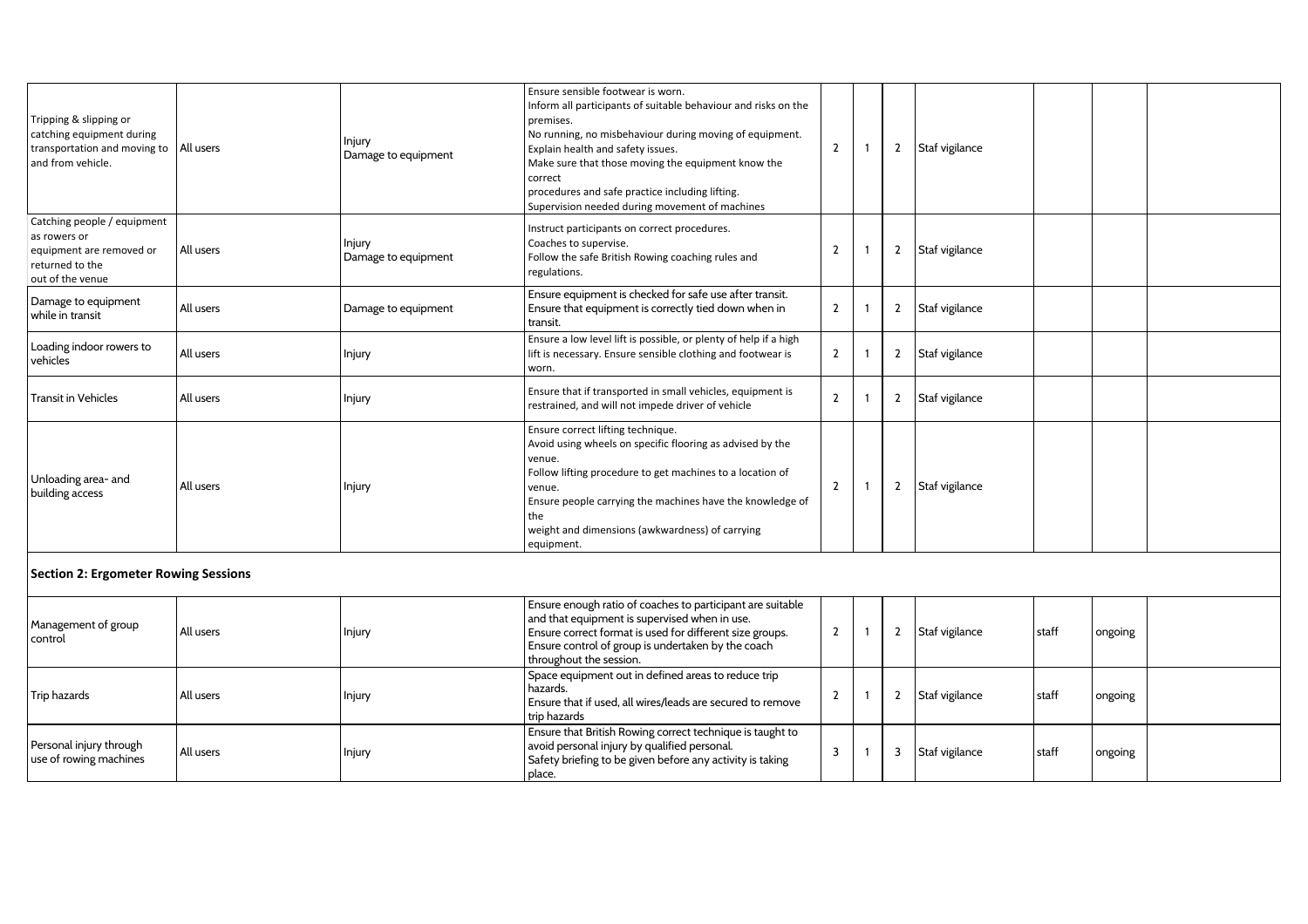| Unknown medical<br>conditions                                                                | All users                                                         | Injury | Check with participants for any medical issues.<br>Ensure changes to session plan to suit participant's needs if<br>necessary.<br>Have first aiders on site and have contact details for local<br>medical response - if possible ask participants for medical<br>issues before training / racing.<br>School provide a list of those needing epi-pens and<br>inhailers. | 5              | $\mathbf{1}$   | 5              | Staf vigilance<br>Pupil vigilance<br>Effective<br>communication                                                                     | staff   | ongoing                   |  |
|----------------------------------------------------------------------------------------------|-------------------------------------------------------------------|--------|------------------------------------------------------------------------------------------------------------------------------------------------------------------------------------------------------------------------------------------------------------------------------------------------------------------------------------------------------------------------|----------------|----------------|----------------|-------------------------------------------------------------------------------------------------------------------------------------|---------|---------------------------|--|
| Space                                                                                        | All users                                                         | Injury | Ensure layout for session is suitable for the number of<br>people and number of rowing machines.<br>Ensure layout gives enough room between each rower, and<br>spectator areas.<br>Allow enough room for 4 people using the machine at one<br>time                                                                                                                     | $\mathbf{2}$   | $\mathbf{1}$   | $\overline{2}$ | Staf vigilance<br>Room management                                                                                                   | staff   | ongoing                   |  |
| Clothing                                                                                     | All users                                                         | Injury | Ensure that participants are advised on what to wear before<br>the<br>sessions.<br>Ensure T-Shirts are tucked in, and any necklaces are<br>removed/tucked under T-Shirts/ tops.                                                                                                                                                                                        | $\overline{2}$ | -1             | $\overline{2}$ | Staf vigilance<br>Pupil vigilance                                                                                                   | staff   | ongoing                   |  |
|                                                                                              | Section 3: Indoor Rowing Events & Training / Classroom activities |        |                                                                                                                                                                                                                                                                                                                                                                        |                |                |                |                                                                                                                                     |         |                           |  |
| Machine/ equipment failure.                                                                  | All users                                                         | Injury | Assess each equipment before allowing any participant to<br>undertake activity on them.<br>Remove machine from the session if broken or a danger to<br>the rowing session.<br>Check equipment is in good working order and correctly<br>assembled before event.<br>Machiens regualarly services.                                                                       | $\overline{3}$ | $\mathbf{1}$   | 3              | Staff vigilance.<br>Machines services                                                                                               | staff   | Serviced<br>every<br>vear |  |
| Problem occurs that requires<br>medical attention, e.g.<br>athlete collapses with<br>asthma. | All users                                                         | Injury | Emergency services to be summoned by telephone<br>(numbers displayed at workplace).<br>Coach to supervise and support this.<br>Make sure participants fill out participation forms before<br>sessions.                                                                                                                                                                 | 5              | $\overline{2}$ | 10             | Those entering event<br>to have a responsible<br>adult.<br>Risk assessments<br>published.<br>Medical support on<br>site for events. | l Staff | ongoing                   |  |
| Dehydration                                                                                  | All users                                                         | Injury | Make sure participants bring or have access to fluids to<br>reduce<br>dehydration during the sessions.<br>Ensure that event has access to fresh water supply for<br>competitors.<br>Ensure access to nearby toilets.                                                                                                                                                   | 3              | $\mathbf{1}$   | 3              | Staff vigilance.<br>Pupil vigilance.                                                                                                | l Staff | ongoing                   |  |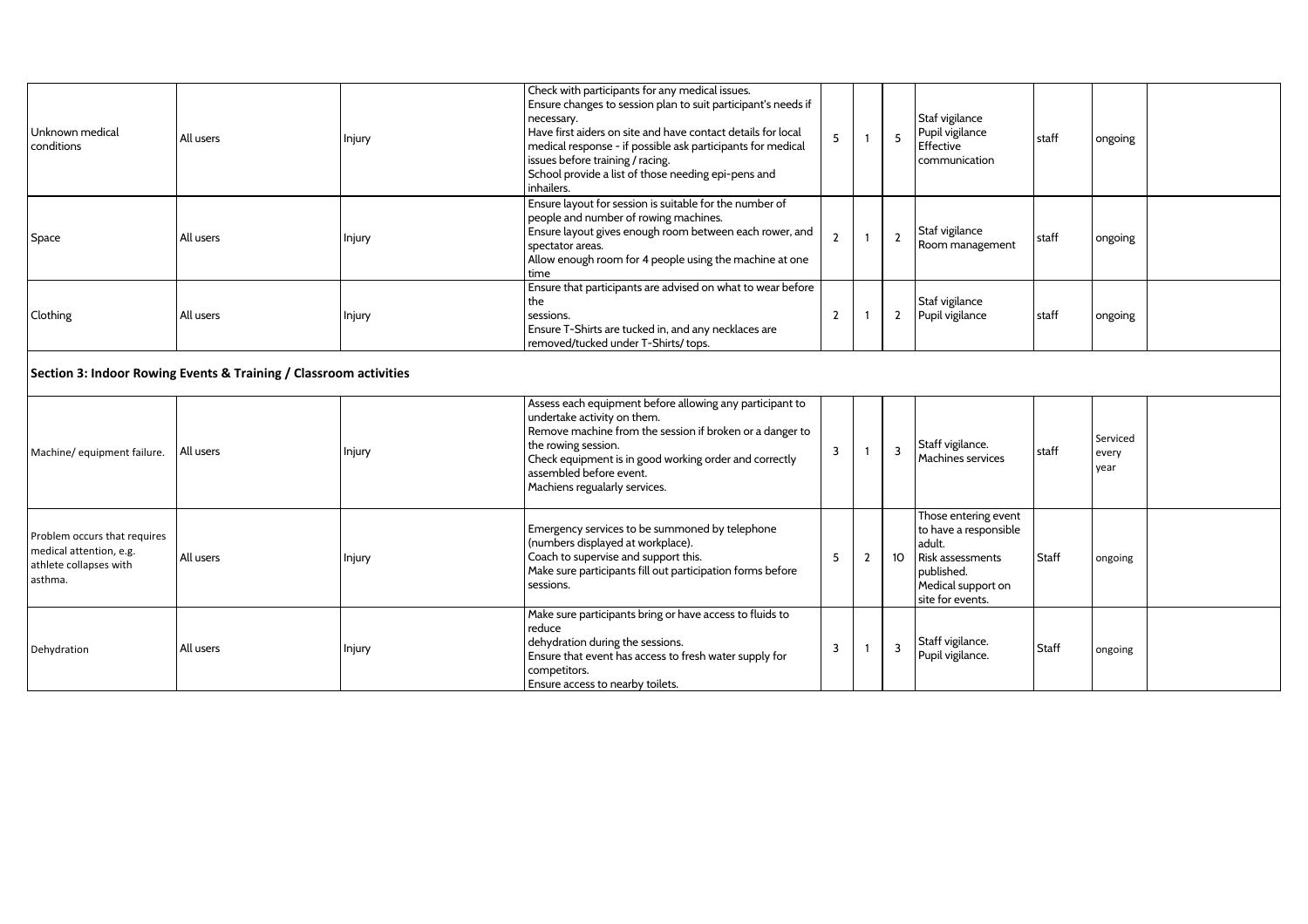| Temperature                                                                              | All users       | Hypothermia.<br>Hyperthermia. | Make sure that the room temperature is cool enough to<br>support<br>intense activity.<br>Open doors and windows to allow air into venues if<br>available.<br>Request air conditioning to be turned on in small room<br>spaces.<br>Make sure temperature is within acceptable ranges for<br>physical<br>exertion.<br>If central heating / cooling, ensure room is at an acceptible<br>temperature.                                             | $\overline{3}$ | 1              | 3              | Use of air-conditioner<br>to controle room<br>temperature.                          | <b>Staff</b> | ongoing |  |
|------------------------------------------------------------------------------------------|-----------------|-------------------------------|-----------------------------------------------------------------------------------------------------------------------------------------------------------------------------------------------------------------------------------------------------------------------------------------------------------------------------------------------------------------------------------------------------------------------------------------------|----------------|----------------|----------------|-------------------------------------------------------------------------------------|--------------|---------|--|
| <b>Building Fire</b>                                                                     | All users       | Injury                        | Ensure that emergency exits are not blocked by spectators<br>or indoor machines.<br>Ensure to know the evacuation plan in case of an<br>emergency.<br>Ensure all participants know where to go in case of an alarm<br>sounding.                                                                                                                                                                                                               | 5              | $\mathbf{1}$   | 5              | Briefing at start of<br>event to include info<br>on evacuation in event<br>of fire. | <b>Staff</b> | ongoing |  |
| Leads/wires-trip<br>hazards                                                              | All users       | Injury                        | Space equipment out in defined areas to reduce trip<br>hazards.<br>Ensure that if used, all wires/leads are secured to remove<br>trip hazards.                                                                                                                                                                                                                                                                                                | $\overline{2}$ |                | $\overline{2}$ | Staff vigilance.<br>Pupil vigilance.                                                | Staff        | ongoing |  |
| <b>Event Volunteers</b>                                                                  | <b>Students</b> | Personal risk /abuse          | Ensure event volunteers have been trained for each roll<br>before event, give a list of contacts in case of problems.<br>Staff to be with them at all times due to child protection<br>risks.<br>A seperate risk assessment needs to be done for event<br>volunteers.                                                                                                                                                                         | $\overline{3}$ |                | 3              | Staff vigilance.                                                                    | Staff        | ongoing |  |
| Electrical equipment                                                                     | All users       | Shock.<br>Electricution.      | When in use, ensure that mains powered electrical<br>equipment is kept away from water.<br>Keep all wires and equipment away from participants.<br>Equipment is PAT tested every year.                                                                                                                                                                                                                                                        | 5              |                | 5              | Staff vigilance.                                                                    | Staff        | ongoing |  |
| Unknown medical issues                                                                   | All users       | Injury                        | Check with participants for any medical issues.<br>Ensure changes to session plan to suit participant's needs if<br>necessary.<br>Have first aiders on site and have contact details for local<br>medical response - if possible ask participants for medical<br>issues before training / racing.<br>School provide a list of those needing epi-pens and<br>inhailers.                                                                        | 5 <sup>5</sup> | -1             | 5              | Staff vigilance.                                                                    | Staff        | ongoing |  |
| Poor technique or in-correct<br>use of machine leading onto   Rowers<br>personal injury. |                 | Injury                        | Full HSOBC coaches inset.<br>Coach advised to be a qualified UKCC Level 2 rowing coach.<br>Coach to provide the correct instruction and technical drills<br>to support correct use of indoor machines.<br>Coach to provide constant guidance to support participants<br>to learn and enjoy future sessions.<br>Ensure all have been taught correct technique, and<br>adequate supervision is available for the age and abilities at<br>event. | $\overline{3}$ | $\overline{2}$ | 6              | Staff vigilance.                                                                    | Staff        | ongoing |  |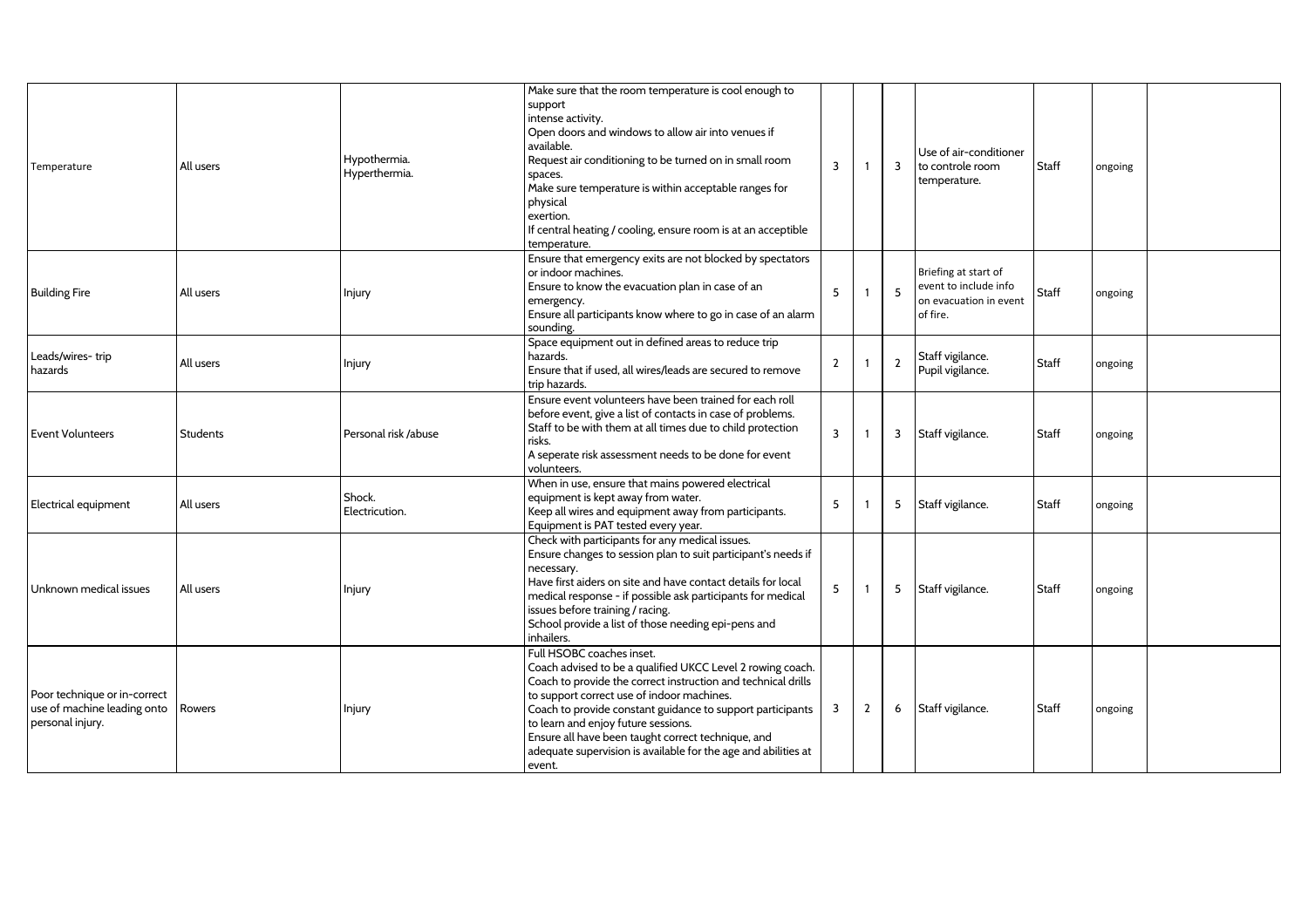| Students        | Personal risk /abuse                                            | and has filled in a registration form before getting onto the<br>machines.<br>Coach will ask anyone on site that is not involved in the<br>sessions to leave the specific cornered off area during a race<br>or duration of<br>a session.<br>Coach will call the police if there are any problems.<br>All staff/ support workers are DBS checked<br>Restricted access into area<br>Staff member in attendance at all times<br>Parents notified not allowed in the boat house unless<br>invited by coaching staff. | $\overline{3}$                                                                                                                                                                                                           | $\overline{1}$          | 3              | Staff vigilance.        | Staff         | ongoing            |                   |
|-----------------|-----------------------------------------------------------------|-------------------------------------------------------------------------------------------------------------------------------------------------------------------------------------------------------------------------------------------------------------------------------------------------------------------------------------------------------------------------------------------------------------------------------------------------------------------------------------------------------------------|--------------------------------------------------------------------------------------------------------------------------------------------------------------------------------------------------------------------------|-------------------------|----------------|-------------------------|---------------|--------------------|-------------------|
| All users       | Injury                                                          | damage to the floor.<br>Participants will be asked to help keep the machine on the<br>mats<br>throughout the sessions.                                                                                                                                                                                                                                                                                                                                                                                            | $\overline{2}$                                                                                                                                                                                                           | $\overline{1}$          | $\overline{2}$ | Staff vigilance.        | Staff         | ongoing            |                   |
|                 |                                                                 | Running                                                                                                                                                                                                                                                                                                                                                                                                                                                                                                           |                                                                                                                                                                                                                          |                         |                |                         |               |                    |                   |
| Who Is At Risk? | <b>Potential Injury</b>                                         | <b>Existing Control Measures</b>                                                                                                                                                                                                                                                                                                                                                                                                                                                                                  | <b>Residual Risk</b><br><b>Score SxL=R</b>                                                                                                                                                                               |                         |                | <b>Further controls</b> | <b>Action</b> |                    |                   |
|                 |                                                                 |                                                                                                                                                                                                                                                                                                                                                                                                                                                                                                                   | Severity                                                                                                                                                                                                                 | Likelihood              | Risk           |                         | By<br>Whom    | <b>Due</b><br>Date | <b>Signed Off</b> |
| All users       | Collision with moving object /<br>stationary object.<br>Injury. | Attention drawn to entry and exiting buildings / grounds.<br>Awareness drawn to passing traffic.                                                                                                                                                                                                                                                                                                                                                                                                                  | $\overline{4}$                                                                                                                                                                                                           | $\overline{\mathbf{1}}$ | 4              |                         |               |                    |                   |
| All users       | Collision with moving object /<br>stationary object.<br>Injury. | Attention drawn to entry and exiting school / training<br>location grounds. Awareness of passing traffic.<br>Girls running outside of school grounds will wear high<br>visibility gear when clocks have been turned back.                                                                                                                                                                                                                                                                                         | $\overline{4}$                                                                                                                                                                                                           | $\overline{\mathbf{1}}$ | 4              |                         |               |                    |                   |
| All users       | Injury.                                                         | Attention drawn to the fact that floor condition outside may<br>have ice or moisture                                                                                                                                                                                                                                                                                                                                                                                                                              | $\overline{2}$                                                                                                                                                                                                           | $\overline{2}$          | $\overline{4}$ |                         |               |                    |                   |
| All users       | Injury.                                                         | damage to pavement/road.                                                                                                                                                                                                                                                                                                                                                                                                                                                                                          | $\overline{3}$                                                                                                                                                                                                           | $\overline{1}$          | 3              |                         |               |                    |                   |
| All users       | Injury.                                                         | All staff qualified first aiders.<br>First aid packs.<br>Health centre staff on duty.<br>For external training locations: doctor / local hospital can be<br>used.                                                                                                                                                                                                                                                                                                                                                 | $\overline{2}$                                                                                                                                                                                                           | $\overline{1}$          | $\overline{2}$ |                         |               |                    |                   |
| All users       | Injury.                                                         | First aid packs.<br>Health centre staff on duty.<br>For external training locations: doctor / local hospital can be<br>used.                                                                                                                                                                                                                                                                                                                                                                                      | 3                                                                                                                                                                                                                        | $\overline{1}$          | 3              |                         |               |                    |                   |
|                 | adult or unidentified member<br>Entering property and exiting   |                                                                                                                                                                                                                                                                                                                                                                                                                                                                                                                   | Coach will make sure that everyone on site is accounted for<br>All machines will be placed on gym/yoga mats to stop any<br>Awareness of hazards when running. Steps; uneven ground;<br>All staff qualified first aiders. |                         |                |                         | proposed      |                    |                   |